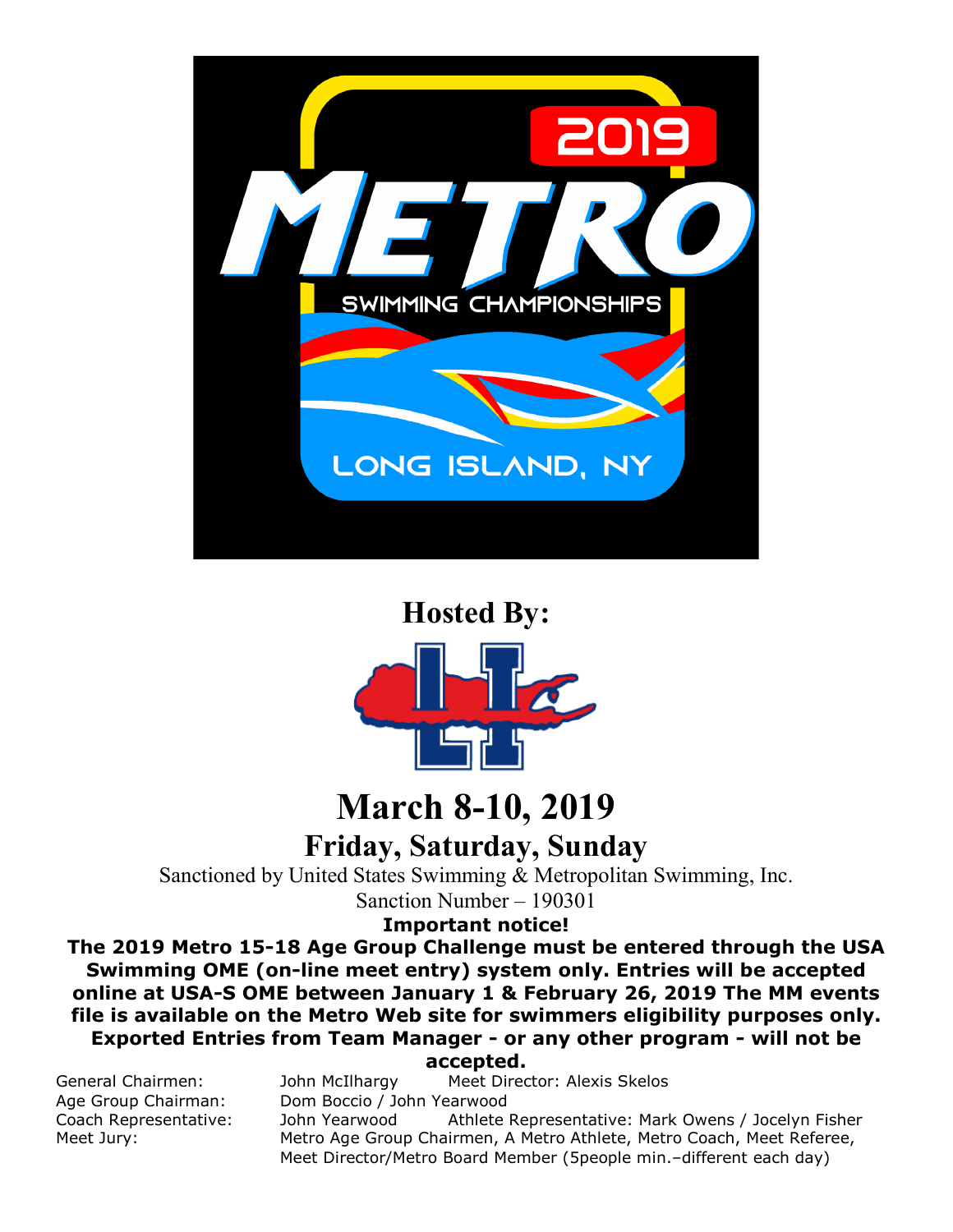## Metropolitan 15-18 Age Group Team Challenge **March 8th-10th, 2019**

**SANCTION:** Held under the sanction of USA Swimming/Metropolitan Swimming, Inc.,**Sanction #1903**

- **LOCATION:** Nassau County Aquatic Center Eisenhower Park, East Meadow, NY 11554
- **FACILITY:** 1 X 10 Lane by 25 yard competition pool w/ 2 meter min depth 6 Lane by 25 meter warm up pool w/ 2 meter min depth Colorado Timing System, scoreboard readouts, Hy-Tek meet manager The pool has not been certified in accordance with Article 104.2.2C (4)

#### **FORMAT:** All individual and all relays are run as timed final. This will be a deck seeded event. **SESSION**: 12:30 Warm-up – 1:30 Start

- **ELIGIBILITY:** Open to all USA Swimming/Metropolitan Swimming Inc. registered swimmers. All swimmers participating in this meet must be registered by the first day of the meet. Age on **March 8, 2019 will** determine age for the entire meet.
- **DISABILITY SWIMMER:** Swimmers with disabilities are encouraged to attend. Contact the meet director if you need special consideration. The athlete (or the athlete's coach) is also responsible for notifying the meet referee of any disability prior to the competition.

**ENTRIES:** Entry times must equal or better the qualifying standards. Short course yards time will be the conforming standard and can only be used for entries. Entry times may NOT be converted. Times must have been achieved between January 1, 2018 and the meet entry deadline.

> A swimmer may enter any number of events, but may swim no more than three (3) individual events per day for a total of nine (9) individual events. If scratched from the 1000 or 1650 because of twoheat limit, a 4<sup>th</sup> event may be selected.

> All entries, individual and relay, must be submitted through the USA Swimming OME System (no exceptions) between January 1st and February 26, 2019. This is the only accepted way to enter this meet.

Swimming exhibition or Deck entries (including relay only swimmers will not be permitted.)

Relay only Swimmers must be entered through the OME System to be eligible to swim.

**Reminder – please wait until your athletes have exhausted all of their chances to qualify or improve seed times before finalizing your entry and "check-out". The OME System does not allow for swimmers to change or delete after closing on February 26, 2019**

Entries' Report must be printed directly from OME after check out as a confirmation of entries. Screen shots or emails will not be accepted as proof of entries! Email questions to: [entries.liac@gmail.com](mailto:entries.liac@gmail.com)

**DEADLINE:** Entries must be submitted through the USA Swimming OME System between January 1st and February 26, 2019. This entry date allows any swims achieved through Tuesday, February 26th to be submitted prior to the deadline. The OME System will close at 11:59pm on February 26, 2019. Entries will no longer be accepted on OME after the deadline. For swimmers qualifying for the first time between February 27 and March 3 , coaches must send an email with information on new entries only no later than 11:59am Monday, March 4th to Leanne at [entries.liac@gmail.com](mailto:entries.liac@gmail.com) **New cuts only**. **No time updates**.

> You must submit a working email address to receive an email confirming receipt of entries. Contact Leanne at [entries.liac@gmail.com](mailto:entries.liac@gmail.com) if you do not receive such a report within 2 days of your OME checkout.

**ENTRY FEE: \$5.25** per individual Timed Final Event / **\$10.50** per Relay Event **\$5.00** Metropolitan Swimming surcharge per swimmer Credit Card only at OME checkout.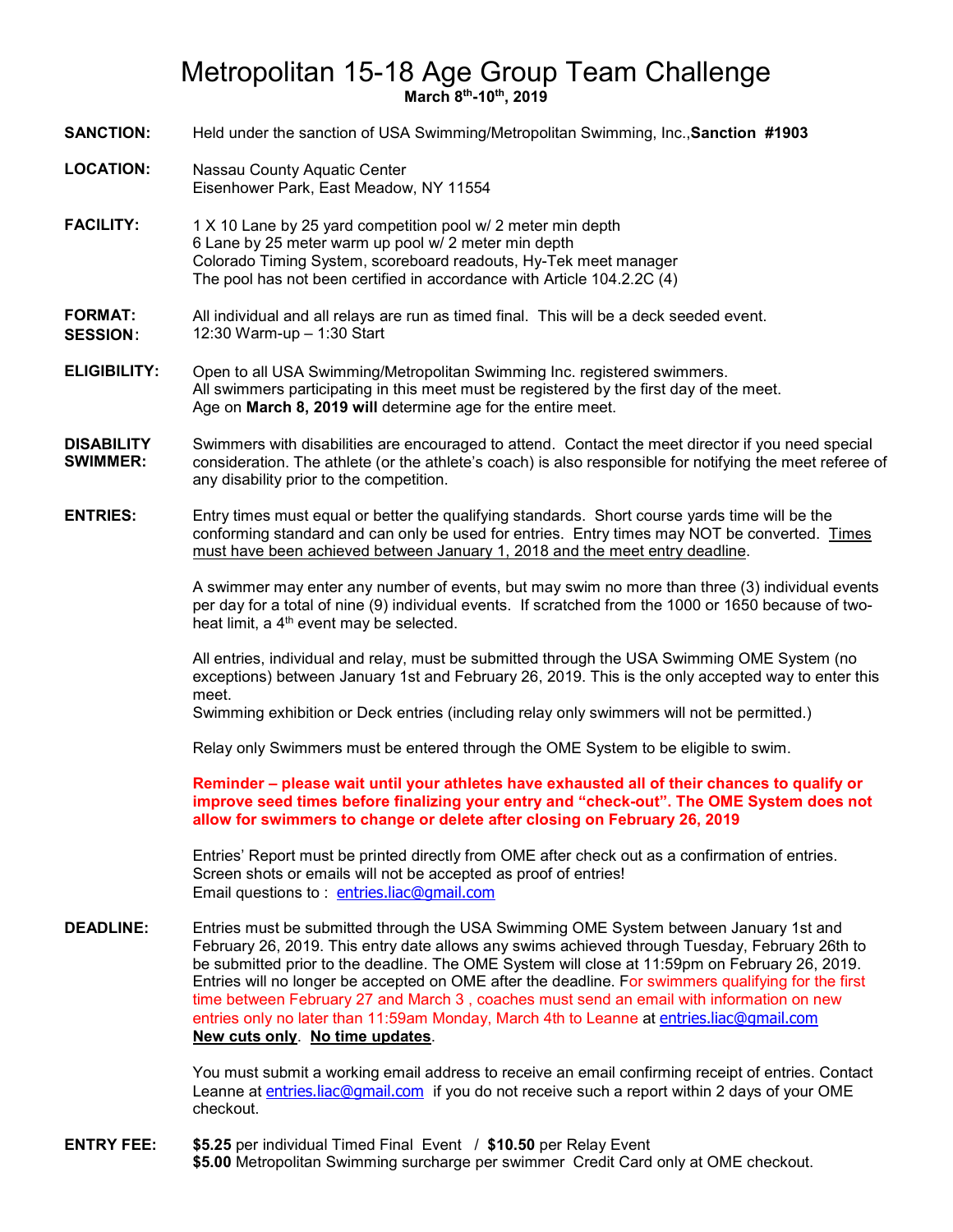**Corrections:** The psych sheets will be posted on<http://www.longislandswimming.com/hosted-meets.html> Clubs will be given until 9:00pm on Wednesday, February 27, 2019 to email corrections to [entries.liac@gmail.com.](mailto:entries.liac@gmail.com) No exceptions will be made to this deadline. No improvements in seed time will be accepted.

> **Any corrections submitted after 9pm Wednesday, February 27, 2019 will be considered a late correction. These corrections will be accepted by email only from 9:01pm Wednesday, February 27, 2019 – 11:59 am Monday March 4, 2019.**

**\$5.50 will be billed for each correction made during this timeframe. Payment for these corrections will be payable at the head table by CREDIT CARD or CASH ONLY prior to receiving your scratch sheet.** 

**In order for your athlete to compete in the additional late corrected entries, this payment must be made, No payment, No swim. Plan accordingly.**

Long Island Aquatic Club is not responsible for entry errors based on incorrect meet files, computer/servers'errors, software bugs, etc.

- **TIME TRIALS:** If time permits. A separate sanction number will be used for time trial purposes. Swimmer must be entered in the meet to participate in time trials. **Time Trials count as one of the 3 individual events limit per day. Fee for time trials is \$10.00 per event, payable at sign-up. Please note that there is a limit of two (2) time trials over the course of the weekend.**
- **PROTESTS:** All competition-related protests, including protests concerning eligibility and representation, must be made to the Referee and submitted in writing within 30 minutes after the race in which the alleged infraction occurred. Protests will be handled at the time they are presented to the Meet Director, by the Meet Committee.
- **WARM-UP:** Warm-up lanes and times will be assigned to each team. Following the general warm-up, the competition pool will be open to all teams for a 15 minute dive and pace session: lanes 3-8 will be open for one-way sprints; lanes 2 & 9 will be remain as general warm up and lanes 1 &10 will be designated for pace. The diving pool will remain open for general warm-up. No diving will be permitted except in designated sprint lanes. All swimmers must be supervised by a coach. **If the 14&U meet is running late Warm-up for this event will begin in the diving pool. This event will start at the published time of 1:30pm.**
- **SCRATCH: Scratches will be due thirty (30) minutes prior to the session start time. Metropolitan Scratch Procedures will be followed. Please consult your GUIDELINES**. Coaches must make sure that their swimmers understand that once they are scratched, they will not be re-entered in the session. Coaches should inform their swimmers to leave plenty of time for traffic etc.

The coach of a swimmer that was seeded in an event, and is a **No-Show** (NS) in the event, must positively check the swimmer for the next days' events in order for that swimmer to be eligible to compete in the rest of the meet.

Athletes who miss a race in which they were seeded and did not properly deck scratch **will be barred from their next individual event of the day**. If they miss their last event of the day they will be barred from their first event of the next day.

**Failure to scratch a swimmer entered in more than three events in a day will result in that swimmer having to swim the first three events for which he/she is entered. No exceptions.** A relay swimmer who fails to report will be barred from his/her first individual event of the next day. The other three will not be penalized provided they appeared.

**RELAYS:** Entries for all relays must be checked in prior to the scratch deadline in order to be seeded. Each coach shall pick up relay entry forms from the Clerk of Course on which he/she shall list the competing relay swimmers, their first and last names and order of swimming for each entered relay. Relay forms shall be returned to the Clerk of Course for tabulation one (1) hour prior to the start of the relays. However, relay order may be changed, with the Clerk of Course, up to the time of the swim. Relay swimmers' names must be submitted **in the order in which they will swim**.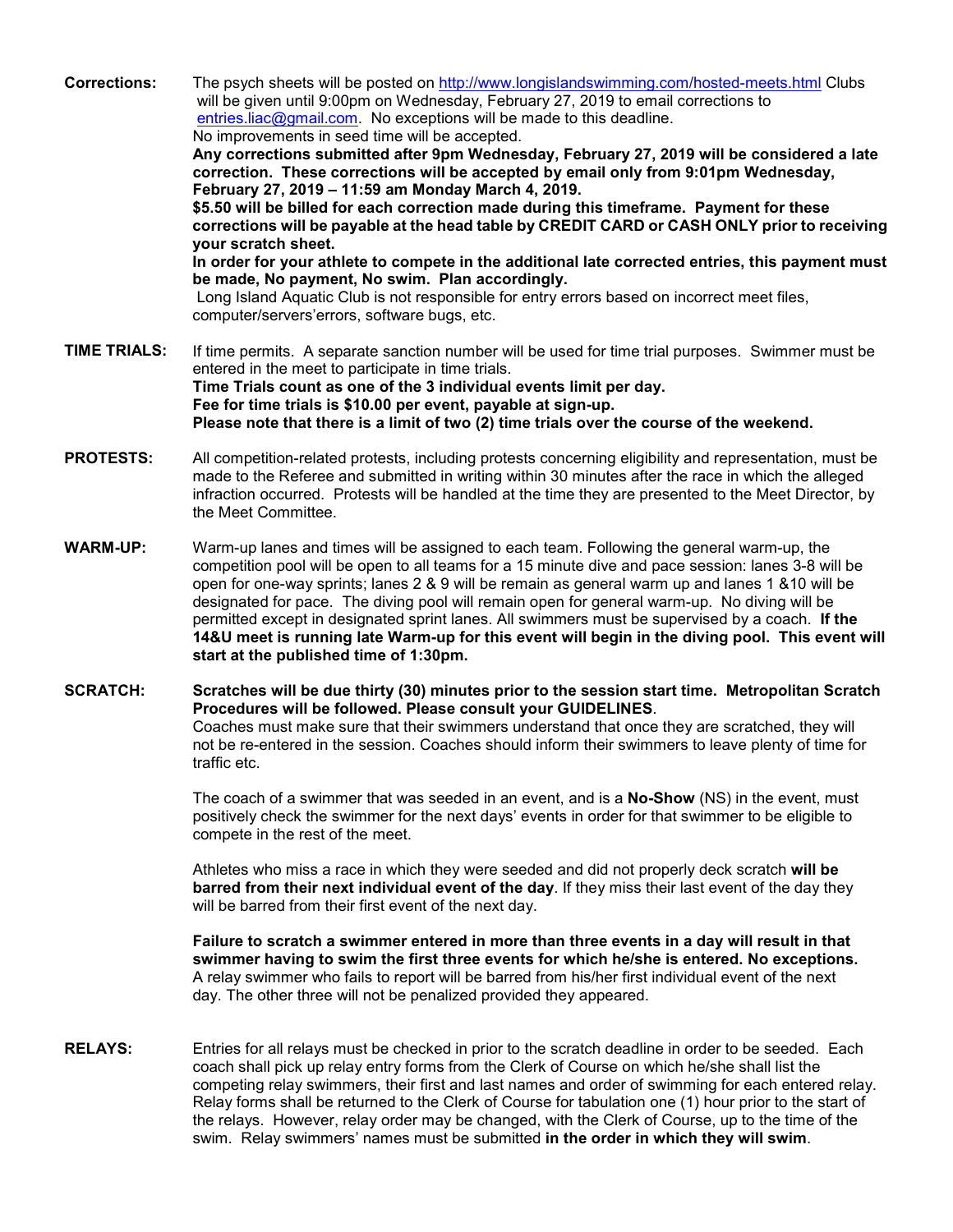| <b>COACHES:</b>                          | In accordance with Metropolitan Swimming Inc. Policy, only those coaches who display current, valid<br>USA Swimming credentials will be permitted to act in a coaching capacity at this meet. Coaches who<br>do not possess these credentials will be required to leave the deck area.                                                                                                                                                                                                                                                                                                                                        |  |  |  |
|------------------------------------------|-------------------------------------------------------------------------------------------------------------------------------------------------------------------------------------------------------------------------------------------------------------------------------------------------------------------------------------------------------------------------------------------------------------------------------------------------------------------------------------------------------------------------------------------------------------------------------------------------------------------------------|--|--|--|
| <b>SCORING:</b>                          | Individual Events (1 <sup>st</sup> - 16 <sup>th</sup> Pl.) 20-17-16-15-14-13-12-11-9-7-6-5-4-3-2-1<br>Relay Events (1 <sup>st</sup> – 8 <sup>th</sup> Pl.) 40-34-32-30-28-26-24-22<br>Only two relays per club may score                                                                                                                                                                                                                                                                                                                                                                                                      |  |  |  |
| <b>AWARDS:</b>                           | Individual Events: Medals for 1 <sup>st</sup> through 8 <sup>th</sup> places, Ribbons for 9 <sup>th</sup> through 16 <sup>th</sup> places.<br>Relay Events: Medals for 1 <sup>st</sup> through 3 <sup>rd</sup> places, and ribbons for 4 <sup>th</sup> through 8 <sup>th</sup> places.<br>Individual High Point Awards: 1 <sup>st</sup> through 3 <sup>rd</sup> for Men and Women<br>Team Awards: Women, Men, Combined                                                                                                                                                                                                        |  |  |  |
| <b>OFFICIALS:</b>                        | Meet Referee: Rich Brown Meet Admin: Carolyn McNulty<br>Officials wishing to volunteer should contact Meet Referee by email at RichBrown4@icloud.com                                                                                                                                                                                                                                                                                                                                                                                                                                                                          |  |  |  |
| <b>MEET</b><br><b>DIRECTOR:</b>          | Alexis Skelos, contact information phone: 516-378-8467,<br>email askelos@longislandswimming.com, only Metropolitan Swimming certified USA<br>Swimming Coaches questions will be entertained. All parents are to speak with their<br>individual team's coach regarding their specific needs.                                                                                                                                                                                                                                                                                                                                   |  |  |  |
| <b>RULES:</b>                            | The current USA Swimming Rules and Regulations will apply.<br>The USA Swimming Code of Conduct is in effect for the duration of the meet.<br>The overhead start procedure may be used at the discretion of the meet Referee.                                                                                                                                                                                                                                                                                                                                                                                                  |  |  |  |
|                                          | MEET DECORUM: Each club is requested to handle its own team and discipline problems. Anyone found vandalizing<br>county property; stealing or displacing disorderly conduct will be subject to disqualification, ejection<br>from the meet and possible criminal prosecution.                                                                                                                                                                                                                                                                                                                                                 |  |  |  |
| <b>DISCLAIMER:</b>                       | DISCLAIMER: Upon acceptance of his/her entries, the participant waives all claims against Long<br>Island Aquatic Club, Long Island Swimming, Nassau County, Metropolitan Swimming Inc.,<br>USA Swimming Inc., their agents or representatives for any injury occurring as a result of the meet.<br>"It is understood that USA Swimming, Inc. and Metropolitan Swimming, Inc. shall be free from<br>liabilities or claims for damages arising by reason of injuries to anyone during the conduct of the<br>event."                                                                                                             |  |  |  |
| <b>POLICY:</b>                           | Any photographer or videographer, who intends to take pictures at a Metropolitan Swimming<br>sanctioned meet, must complete and submit a Photographer Registration Form to the Meet Director<br>before commencing activity. Forms are available on the Metropolitan Swimming website as well as<br>from the Meet Director.                                                                                                                                                                                                                                                                                                    |  |  |  |
| <b>AUDIO/VISUAL</b><br><b>STATEMENT:</b> | Use of Audio or visual recording devices, including a cell phone, is not permitted in<br>changing areas, rest rooms, behind the blocks or locker rooms                                                                                                                                                                                                                                                                                                                                                                                                                                                                        |  |  |  |
| <b>ADMISSION</b>                         | Pre-sale admission tickets will be available on longislandswimming.ticketleap.com or visit<br>http://www.longislandswimming.com/hosted-meets.html - once the facility is sold out no daily<br>admission tickets will be sold.<br>\$10.45 per 15-18 Challenge session<br>\$24.10 all weekend pass for 15-18 Challenge<br>\$20.00/session cash at Door<br>Programs and heat sheets will be on Meet Mobile.<br>The gate for this event will open no later than 20 minutes prior to the start of each session.<br>The stands from the 14&U Junior Championships Must be CLEARED PRIOR TO ANYONE<br>being permitted in the stands. |  |  |  |
| <b>MERCHANT:</b>                         | A concession stand is operated by the Nassau County Aquatic Center. No glass will be permitted on<br>the deck.<br>Hobieswim will be available with swimming merchandise throughout the meet.                                                                                                                                                                                                                                                                                                                                                                                                                                  |  |  |  |
| <b>SAFETY:</b>                           | All swimmers must wear footwear upon leaving the pool area.                                                                                                                                                                                                                                                                                                                                                                                                                                                                                                                                                                   |  |  |  |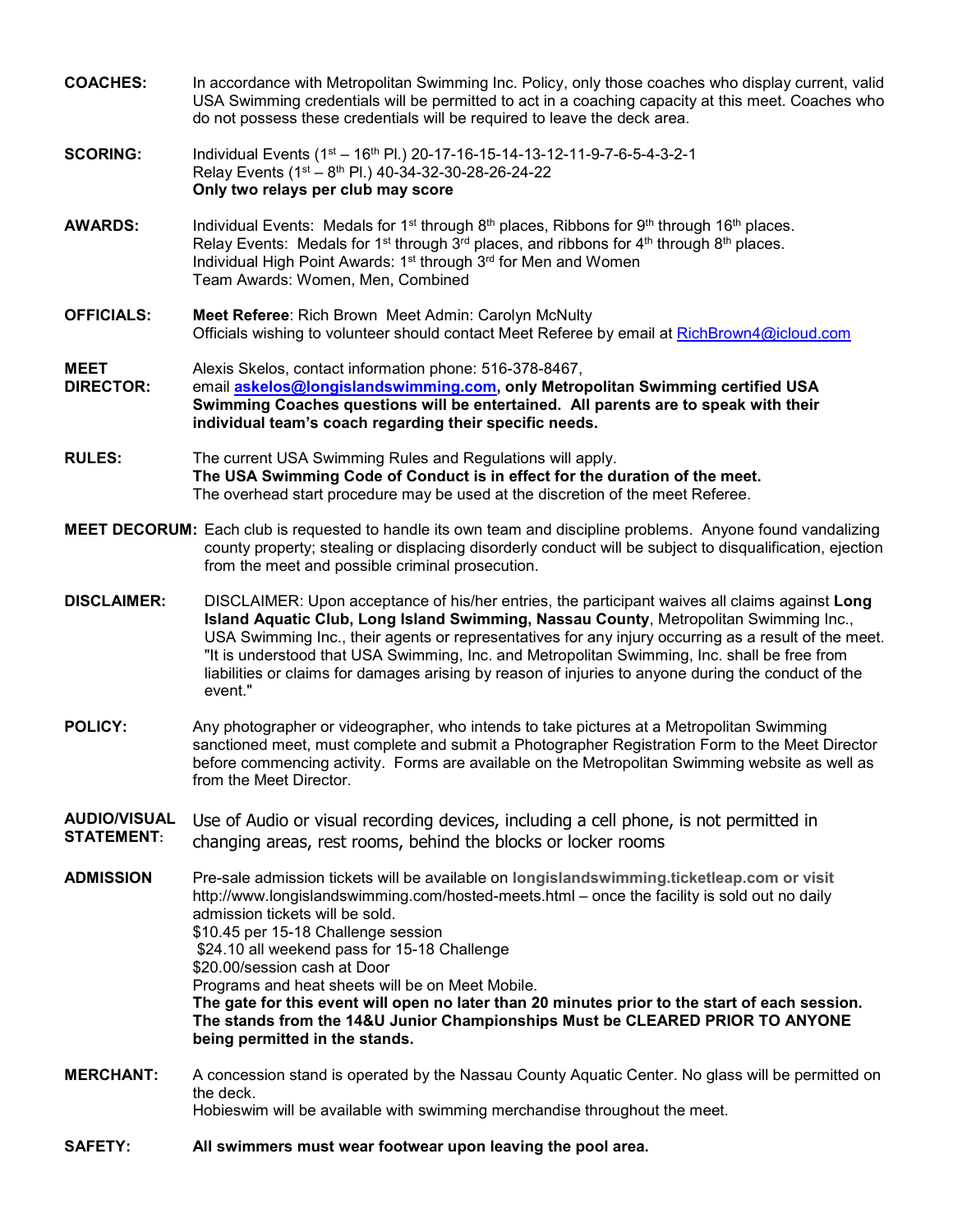Metropolitan Safety and Warm-up procedures will be in effect. Marshals will be present throughout warm-ups and competition, and have the authority to remove, with the concurrence of the Meet Referee, any swimmer, coach, club, or spectator for failure to follow the safety rules. **"Any swimmer entered in the meet must be certified by a USA Swimming member coach as being proficient in performing a racing start or must start each race from within the water. When unaccompanied by a member-coach, it is the responsibility of the swimmer, or the swimmer's legal guardian, to ensure compliance with this requirement" DECK CHANGING: Is prohibited PARKING: There is ample free parking available in the park NO Drones Operation of a drone, or any other flying apparatus, is prohibited over the venue (pools, athlete/coach areas, spectator areas and open ceiling locker rooms) any time athletes, coaches, officials and/or spectators are present. DIRECTIONS: FROM VERRAZANO NARROWS BRIDGE AND KENNEDY AIRPORT:** Follow signs to Belt Parkway/Long Island East. Take Belt Parkway eastbound past Kennedy Airport - after Kennedy Airport stay in the left lane and look for signs to Southern State Parkway East. Take So.State Pkwy East to Meadowbrook Pkwy (northbound) to NY-24 Hempstead Turnpike (exit M4) East. On

#### **FROM WHITESTONE AND THROGS NECK BRIDGES**

make a right. This is the entrance to the pool.

Take Cross Island Parkway South to Exit 29, Grand Central Parkway eastbound. Follow Grand Central Pkwy to Meadowbrook Pkwy southbound (Jones Beach). Get off Meadowbrook Pkwy at NY-24 Hempstead Tpke.(exit M4). On Hempstead Turnpike go to the left lane and make a left at the first light (Merrick Ave.) At first traffic light make a right. This is the entrance to the pool.

Hempstead Turnpike go to the left lane and make a left at the first light (Merrick Ave.) At first traffic light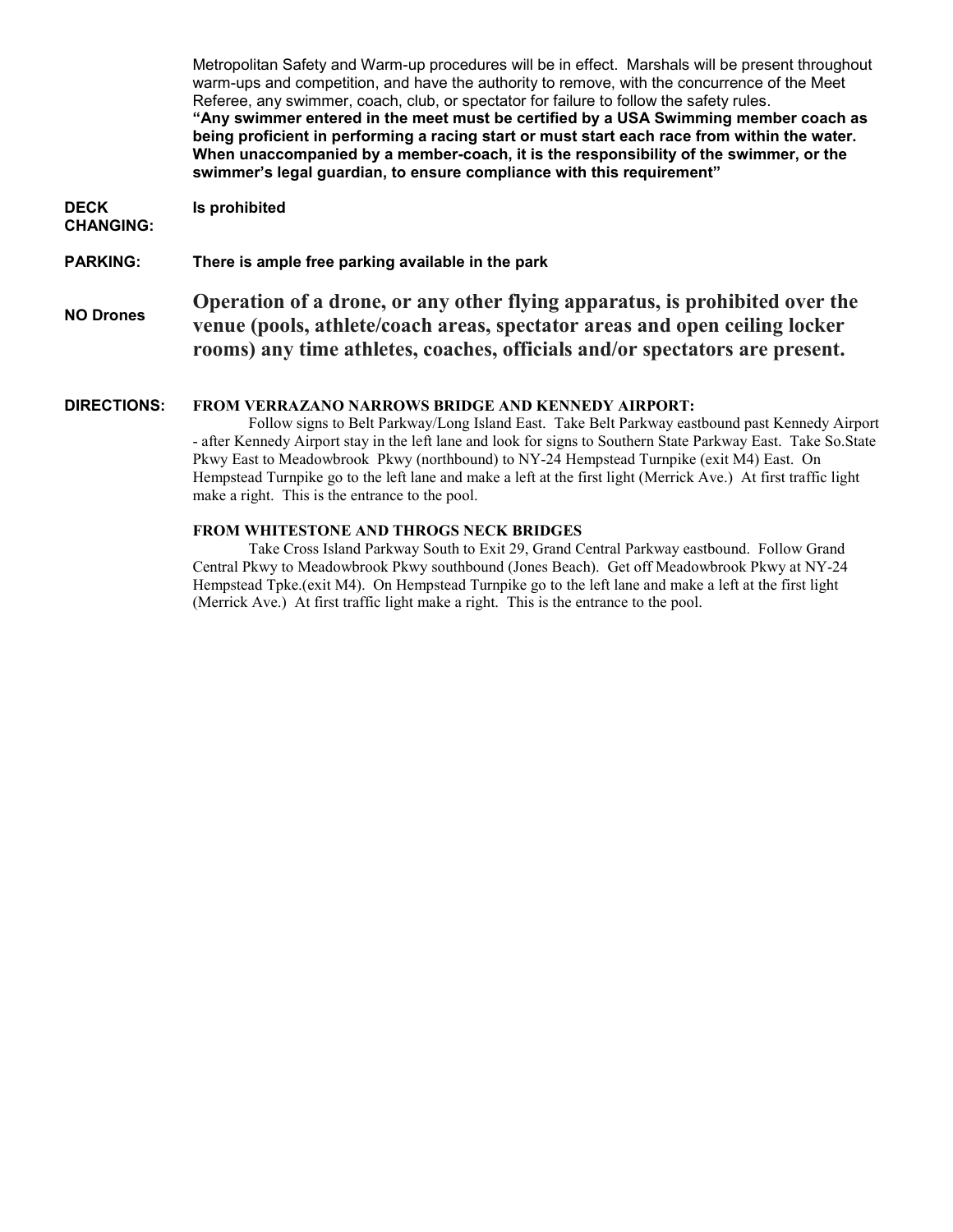## **2019 Metropolitan 15-18 Age Group Team Challenge sanction #18030 Nassau County Aquatic Center March 8 - 10, 2019**

| <b>Friday MARCH 8</b><br><b>Session #1</b> |              |                       | Warm up 12:30pm Start 1:30pm |                |  |
|--------------------------------------------|--------------|-----------------------|------------------------------|----------------|--|
| <b>EVENT#</b>                              | QUAL.        | <b>EVENT</b>          | <b>QUAL</b>                  | <b>EVENT#</b>  |  |
| $\mathbf{1}$                               | 5:30.99      | 500 Freestyle         | 5:10.99                      | $\overline{2}$ |  |
| $\overline{3}$                             | 1:15.19      | 100 Breaststroke      | 1:06.49                      | $\overline{4}$ |  |
| 5                                          | 26.59        | 50 Freestyle          | 23.79                        | 6              |  |
| $\overline{7}$                             | 2:19.99      | 200 Individual Medley | 2:07.99                      | 8              |  |
| 9                                          | 2:29.99      | 200 Butterfly         | 2:12.49                      | 10             |  |
| 11                                         |              | 200 Medley Relay      |                              | 12             |  |
| <b>Saturday March 9</b>                    |              |                       | Warm up 12:30pm Start 1:30pm |                |  |
| <b>Session #2</b>                          |              |                       |                              |                |  |
| <b>EVENT#</b>                              | <b>QUAL.</b> | <b>EVENT</b>          | <b>QUAL</b>                  | EVENT#         |  |
| 13                                         | 5:04.99      | 400 Individual Medley | 4:41.99                      | 14             |  |
| 15                                         | 1:04.99      | 100 Butterfly         | :57.99                       | 16             |  |
| 17                                         | 2:20.99      | 200 Backstroke        | 2:10.99                      | 18             |  |
| 19                                         | 2:04.49      | 200 Freestyle         | 1:53.99                      | 20             |  |
| 21                                         |              | 400 Freestyle Relay   |                              | 22             |  |
| <b>Sunday March 10</b><br>Session $#3$     |              |                       | Warm up 12:30pm Start 1:30pm |                |  |
| <b>EVENT#</b>                              | QUAL.        | <b>EVENT</b>          | <b>QUAL</b>                  | EVENT#         |  |
| 23                                         |              | 200 Freestyle Relay   |                              | 24             |  |
| 25                                         | :57.79       | 100 Freestyle         | 51.99                        | 26             |  |
| 27                                         | 2:42.99      | 200 Breaststroke      | 2:30.09                      | 28             |  |
| 29                                         | 1:05.49      | 100 Backstroke        | :59.99                       | 30             |  |
| $31*$                                      | 10:59.99     | 1000 Freestyle        |                              |                |  |
|                                            |              | 1650 Freestyle        | 17:49.99                     | $32*$          |  |
| 33                                         |              | 400 Medley Relay      |                              | 34             |  |

**\*MAY BE LIMITED TO 2 female heats and 2 male heats**

**Swimmers cut from the distance event may enter a 3rd event on that day providing they have a qualifying time in an additional event.**